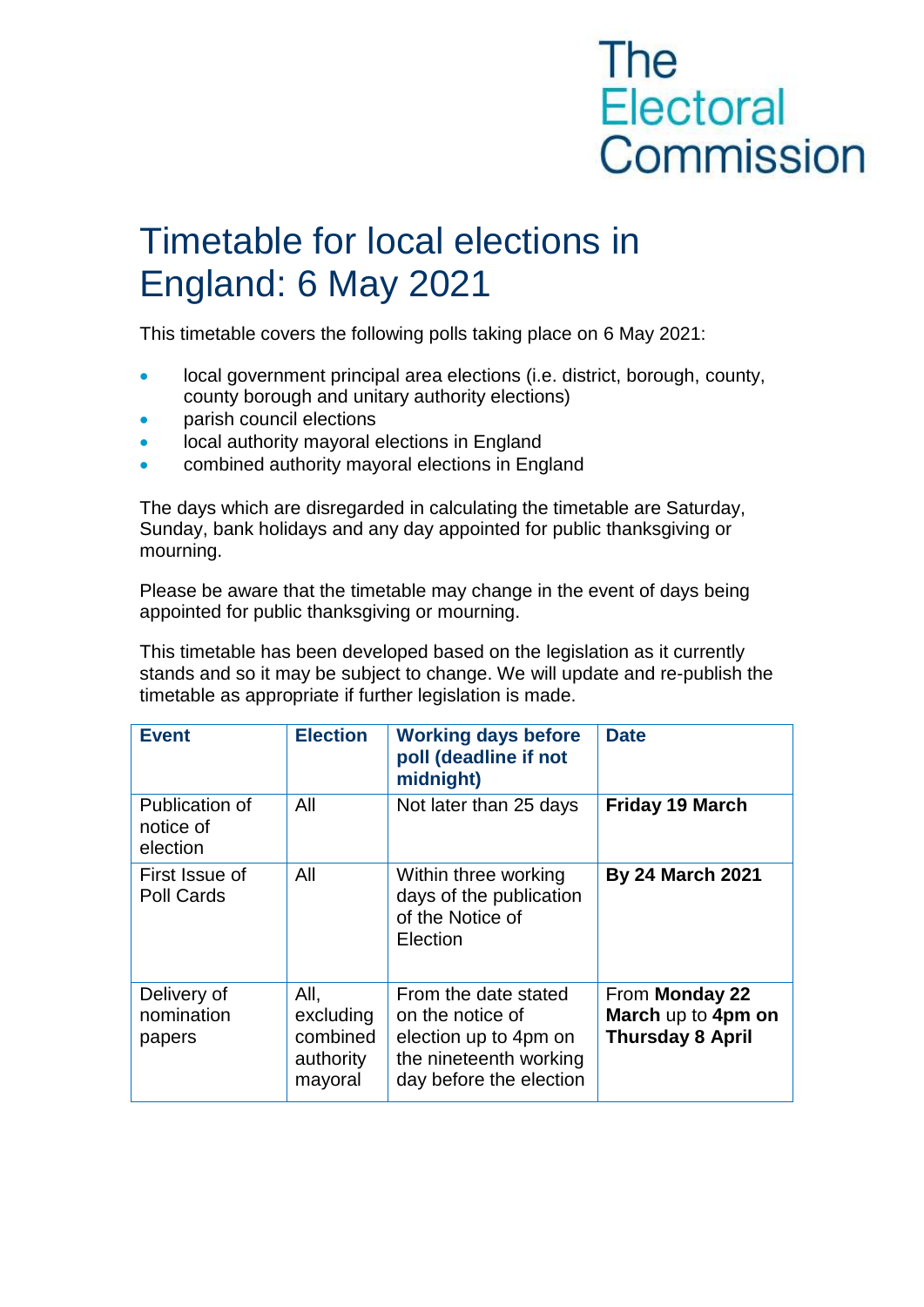| <b>Event</b>                                                            | <b>Election</b>                        | <b>Working days before</b><br>poll (deadline if not<br>midnight)                                                                                                                                                                                                                    | <b>Date</b>                                                                                                                                                                                                                                                                |
|-------------------------------------------------------------------------|----------------------------------------|-------------------------------------------------------------------------------------------------------------------------------------------------------------------------------------------------------------------------------------------------------------------------------------|----------------------------------------------------------------------------------------------------------------------------------------------------------------------------------------------------------------------------------------------------------------------------|
| Deadline for<br>withdrawals of<br>nomination                            | All                                    | 19 days $(4pm)$                                                                                                                                                                                                                                                                     | 4pm on Thursday 8<br><b>April</b>                                                                                                                                                                                                                                          |
| Deadline for the<br>notification of<br>appointment of<br>election agent | All,<br>excluding<br>parish<br>council | 19 days $(4pm)$                                                                                                                                                                                                                                                                     | 4pm on Thursday 8<br>April                                                                                                                                                                                                                                                 |
| Making<br>objections to<br>nomination<br>papers                         | Combined<br>authority<br>mayoral       | On 19 days (10am to<br>5pm), subject to the<br>following:<br>Between 10am and<br>12noon objections can<br>be made to all<br>delivered nominations<br>Between 12 noon and<br>5pm objections can<br>only be made to<br>nominations delivered<br>after 4pm, 20 days<br>before the poll | Between 10am and<br>12 noon on Thursday<br>8 April objections can<br>be made to all<br>delivered<br>nominations<br>Between 12 noon<br>and 5pm on<br>Thursday 8 April<br>objections can only<br>be made to<br>nominations<br>delivered after 4pm<br>on Wednesday<br>7 April |
| Publication of<br>first interim<br>election notice<br>of alteration     | All                                    | 19 days                                                                                                                                                                                                                                                                             | <b>Thursday 8 April</b>                                                                                                                                                                                                                                                    |
| Publication of<br>statement of<br>persons<br>nominated                  | All                                    | Not later than 18<br>days (4pm)                                                                                                                                                                                                                                                     | Not later than 4pm<br>on Friday 9 April                                                                                                                                                                                                                                    |
| Deadline for<br>receiving<br>applications for<br>registration           | All                                    | 12 days                                                                                                                                                                                                                                                                             | <b>Monday 19 April</b>                                                                                                                                                                                                                                                     |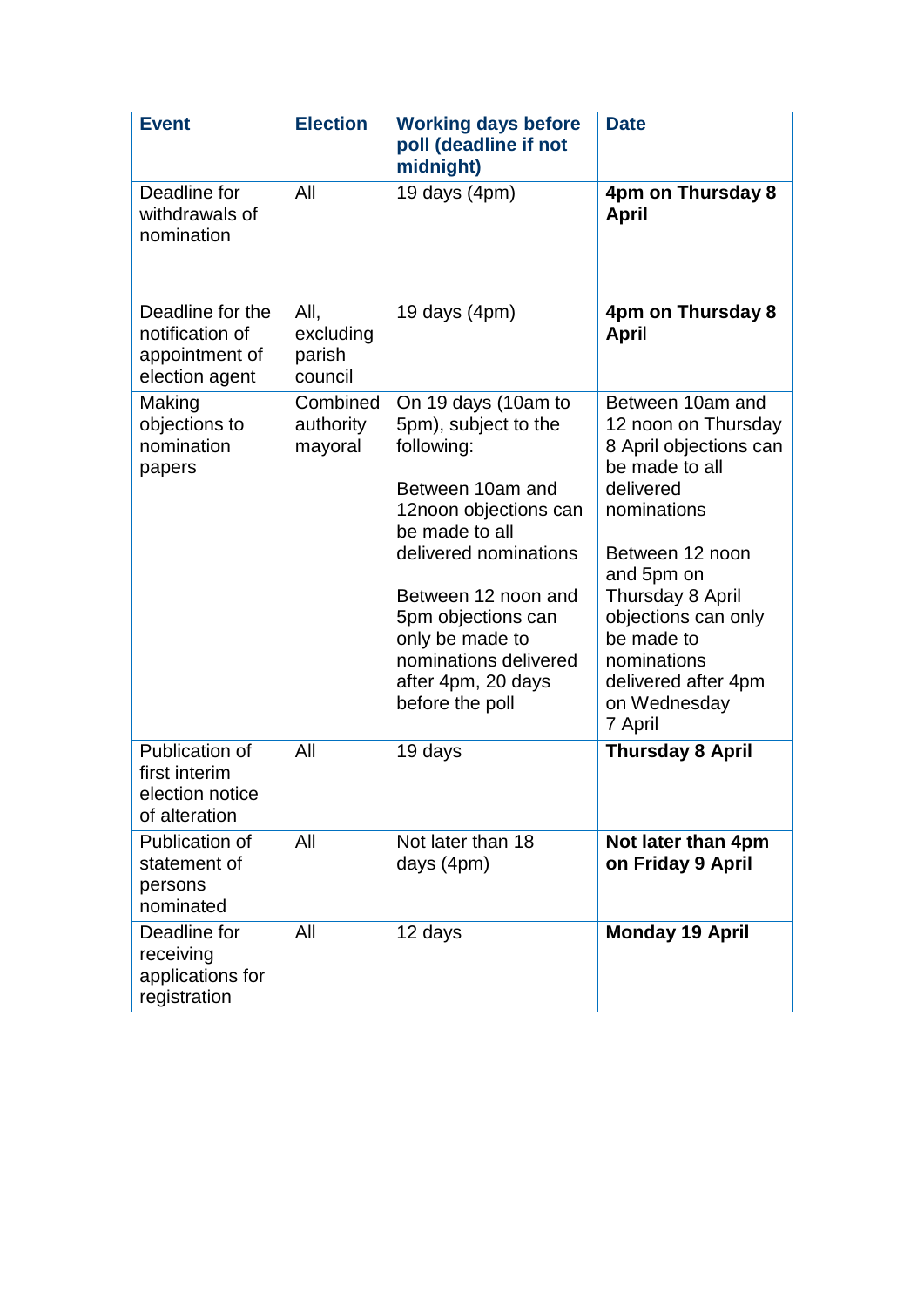| <b>Event</b>                                                                                                                                    | <b>Election</b>                  | <b>Working days before</b><br>poll (deadline if not<br>midnight) | <b>Date</b>                                                                 |
|-------------------------------------------------------------------------------------------------------------------------------------------------|----------------------------------|------------------------------------------------------------------|-----------------------------------------------------------------------------|
| Deadline for<br>receiving new<br>postal vote and<br>postal proxy<br>applications,<br>and for changes<br>to existing<br>postal or proxy<br>votes | All                              | 11 days $(5pm)$                                                  | 5pm on Tuesday 20<br><b>April</b>                                           |
| First issue of<br>postal votes                                                                                                                  | All                              |                                                                  | After 5 pm on 20<br>April 2021 and no<br>later than 26 April<br>2021        |
| Deadline for<br>receiving new<br>applications to<br>vote by proxy<br>(not postal proxy<br>or emergency<br>proxies)                              | All                              | 6 days (5pm)                                                     | 5pm on Tuesday<br>27 April                                                  |
| Publication of<br>second interim<br>election notice<br>of alteration                                                                            | All                              | Between 18 days and<br>6 days                                    | <b>Between Friday 9</b><br><b>April and Tuesday</b><br>27 April (inclusive) |
| Publication of<br>notice of poll                                                                                                                | All                              | Not later than 6 days                                            | Not later than<br><b>Tuesday 27 April</b>                                   |
| Publication of<br>final election<br>notice of<br>alteration                                                                                     | All                              | 5 days                                                           | <b>Wednesday 28 April</b>                                                   |
| Deadline for<br>notification of<br>appointment of<br>polling and<br>counting agents                                                             | All                              | 5 days                                                           | <b>Wednesday 28 April</b>                                                   |
| Deadline for<br>notification of<br>appointment of<br>sub agents                                                                                 | Combined<br>authority<br>mayoral | 5 days                                                           | <b>Wednesday 28 April</b>                                                   |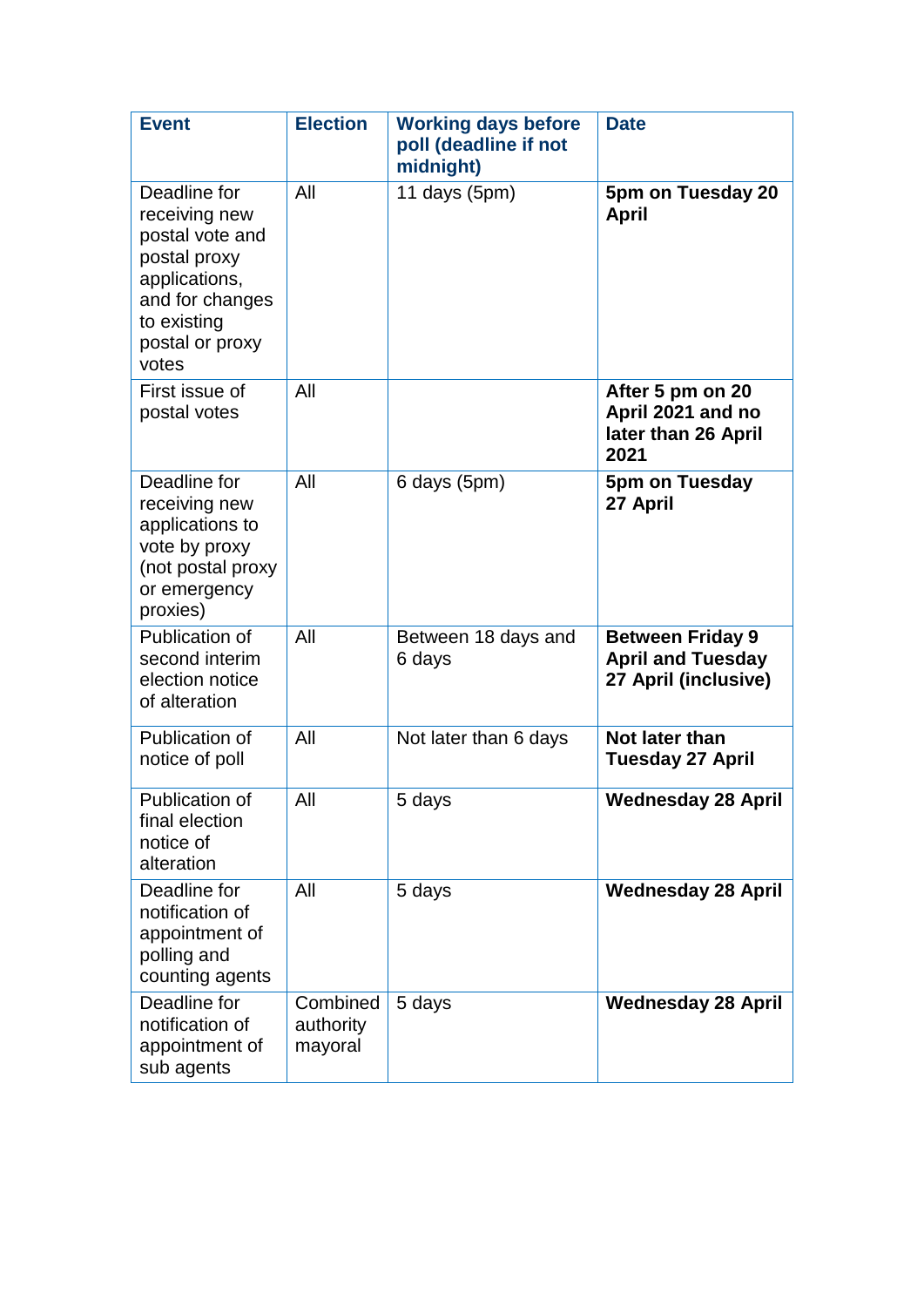| <b>Event</b>                                                                                                  | <b>Election</b>                               | <b>Working days before</b><br>poll (deadline if not<br>midnight)                                                                                              | <b>Date</b>                      |                            |
|---------------------------------------------------------------------------------------------------------------|-----------------------------------------------|---------------------------------------------------------------------------------------------------------------------------------------------------------------|----------------------------------|----------------------------|
| First date that<br>electors can<br>apply for a<br>replacement for<br>lost postal votes                        | All                                           | 4 days                                                                                                                                                        | <b>Thursday 29 April</b>         |                            |
| Polling day                                                                                                   | All                                           | 0 (7am to 10pm)                                                                                                                                               | 7am to 10pm on<br>Thursday 6 May |                            |
| Last time that<br>electors can<br>apply for a<br>replacement for<br>spoilt or lost<br>postal votes            | All                                           | 0(5pm)                                                                                                                                                        | 5pm on Thursday 6<br>May         |                            |
| Deadline for<br>emergency<br>proxy<br>applications                                                            | All                                           | 0(5pm)                                                                                                                                                        | 5pm on Thursday<br>6 May         |                            |
| Last time to alter<br>the register due<br>to clerical error<br>or court appeal                                | All                                           | 0(9pm)                                                                                                                                                        | 9pm on Thursday<br>6 May         |                            |
| Delivery of<br>return as to<br>election<br>expenses<br>(parish council<br>elections only)                     | Parish<br>council                             | Not later than 28<br>calendar days after the<br>date of the election                                                                                          | Thursday 3 June                  |                            |
| Delivery of<br>return as to<br>election<br>expenses                                                           | All,<br>excluding<br>parish<br>council        | Not later than 35<br>calendar days after the<br>date the election result<br>is declared                                                                       | If result is declared:           |                            |
| Delivery of<br>return as to<br>election<br>expenses<br>Sending postal<br>vote identifier<br>rejection notices | All,<br>excluding<br>parish<br>council<br>All | Not later than 35<br>calendar days after the<br>date the election result<br>is declared<br>Within 3 calendar<br>months beginning with<br>the date of the poll | Thursday<br>6 May                | Deadline<br>for return:    |
|                                                                                                               |                                               |                                                                                                                                                               | Friday 7<br>May                  | <b>Thursday</b><br>10 June |
|                                                                                                               |                                               |                                                                                                                                                               | Saturday<br>8 May                | Friday 11<br>June          |
|                                                                                                               |                                               |                                                                                                                                                               | Sunday<br>9 May                  | Monday<br>14 June          |